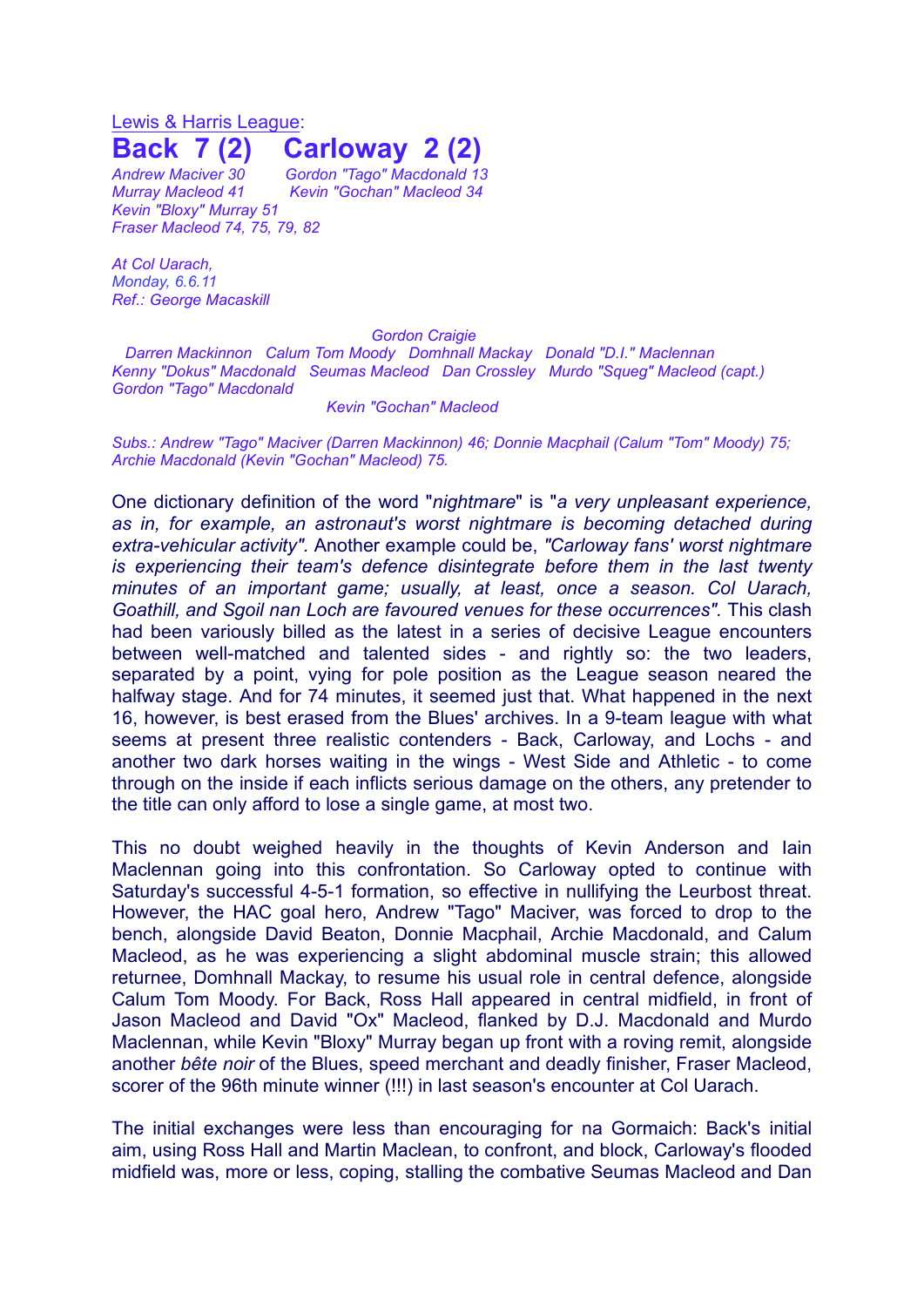Crossley, forcing them and "Squeg" wide to attack and isolating "Gochan", while Carloway's back-line relentlessly pushed high to impel the forces forward; a high-risk strategy faced with two elusive, nomadic strikers, in "Bloxy": a first-rate shielder, layer-off, and chance-snatcher; and Fraser Macleod, off his mark faster than the proverbial speeding bullet. The fast breaking of Andrew Maciver and Murray Macleod on either flank pulled the back four wide, and this allowed Back's fluid forward system to create and exploit space for diagonally-running hit-men to run between and behind defenders.

Within nine minutes Back might have surged ahead: a brisk ball from defence found "Bloxy" on the left, just inside the Carloway half, and his immediate lofted pass cleared the retreating defence for Fraser Macleod and Maciver homing in on Craigie unchallenged. However, Macleod's attempted lob from 22 metres was totally miscued and the ball spun sharply away to the right, where Maciver performed a wonderful retrieval on the goal-line to cross square and hard, but a hastily-returning Maclennan blocked at the near post and cleared. Moments later, Fraser Macleod found himself clear on the right; Murray Macleod, 16 metres out in front of goal, was given time to control his low cross, spin and shoot, but his left-foot shot slipped just outside Craigie's right-hand post.

On 9 minutes it was "Bloxy's" turn to be sent clear, just right of centre, but as he sped into the box, Mackinnon recovered brilliantly to force him off the ball, and sweep the ball away to the right. The ball was moved on swiftly to "Dokus", breaking on the right, but Seumas Macleod was unable to get enough weight on his low cross. However, on 13 minutes a rash trip by Hall on Macleod, on the right edge of the box, gave "Tago" the opportunity to send the sweetest of left-foot lob-shots just inside "Tohan's" left-hand post. Battle was now truly joined: on 17 minutes "Bloxy" nodded a corner from the right into the side-net at the far post, before Martin Maclean drove just over from 23 metres. A minute later a penetrating diagonal from Mackinnon, deep on the right, midway within the Back half, was met at the far post by "Tago", but his spectacular volley screamed over and wide. On the half-hour Back finally levelled: an attack on the left saw "Bloxy" feed Maciver coming through the centre; he moved it on swiftly to Fraser Macleod, kept moving, and Macleod slid the return inside Maclennan to the onrushing attacker to slip under Craigie from 12 metres.

Carloway responded quickly: a forward Macleod pass found "Gochan" breaking off centre to the right; he doubled back from Jason Macleod, cut inside, and his sudden right-foot stab from 18 metres took a wicked deflection off "Ox" to deceive "Tohan" low to his left. A minute later the Blues had a golden chance to distance themselves further from their opponents, when Macleod made space for himself on the left and set up "Sqweg", coming in unmarked in the centre, but his snatched shot under pressure sliced high and wide to the right from 22 metres.

On 41 minutes na Gormaich were left to rue their profligacy as, directly after a "Bloxy" attempt from 20 metres was blocked, then dropped on, by Craigie, a break on the left of centre ended with "Bloxy" slide-ruling the ball behind the line to Murray Macleod coming in from the left to slip under the advancing Craigie from 10 metres.

The second half opened dramatically, with Murray Macleod sent behind Mackinnon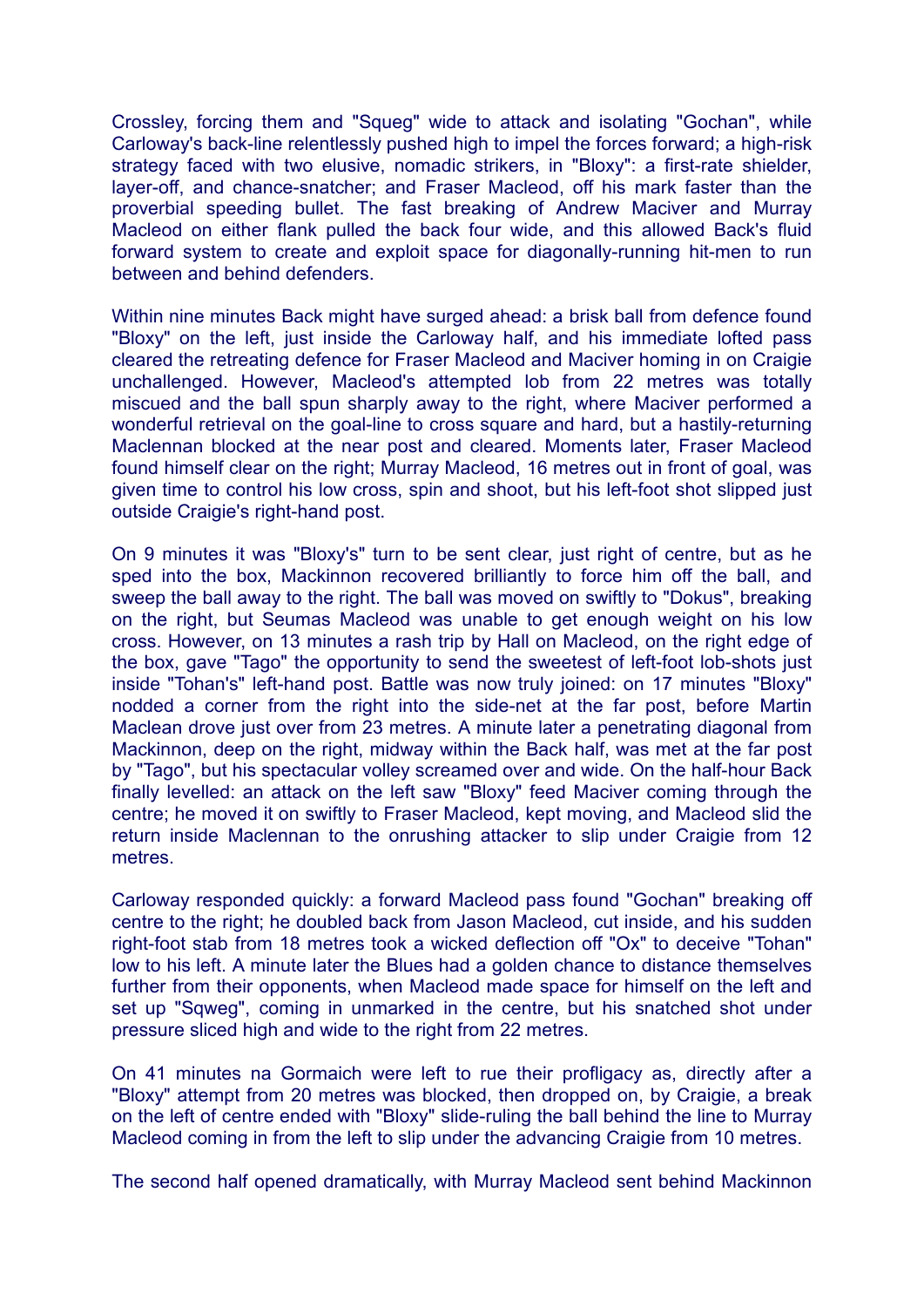by "Bloxy" on the left immediately. He forced his way into the box, but pulled his shot past Craigie's left-hand post from 16 metres. Five minutes later, a sweeping move saw Hall find Macdonald who released Fraser Macleod down the right and his screaming daisycutter from 23 metres could only be pushed away by Craigie to his right, directly into the path of the unmarked "Bloxy" following up to convert.

"Pongo" straightaway replaced the unwell Mackinnon at right wing-back and for the next twelve minutes Carloway threw everything at the Bacachs, in a desperate attempt to salvage a result they, at one point, seemed likely to edge. On 53 minutes a "Squeg" corner from the right was headed over by Moody, before "Dokus" saw a drive charged down in the box, after "Pongo" forced his way down the right to cross. Two minutes later a deep "D.I" cross from the left was glanced past by "Dokus". Then "Pongo" headed forward forcefully to Crossley, who shrugged off a couple of tackles to charge through the middle and send a drive whacking off the top right of "Tohan's" crossbar and over. Sustained pressure led to Mackay bursting forward to feed Macleod, 20 metres out on the left, but his shot flew past. Next, the same player sent in a vicious free-kick from the left, which took the slightest of touches as it flew across goal; Moody nodded the resulting corner over.

A minute later, however, the wheel started to turn, as the two Macleods and "Bloxy" began to give the Blues several nasty reminders, in the course of the next 25 minutes, that they were still on the field, and largely neglected by the Carloway defence, now primarily operating as a supportive midfield. Fraser Macleod suddenly came to life, breaking fast off Mackay and behind Maclennan down the right, to cut the ball fast across the Blues' goal-line from the right goal-line but too briskly for his name-sake to connect at the far post. On 66 minutes, an amazing let-off for na Gormaich: yet again, Murray Macleod was clear on the left but Craigie was out to block miraculously. The ball spun loose and out, then was lobbed over him, only for a back-rushing Mackay to head the ball clear off the line.

Finally, the simplest of goals killed the contest: a corner on the left was met centrally, 8 metres out, by Fraser Macleod, who nodded home, inside the near post. Carloway had barely re-grouped when Macleod was behind Moody to race through the centre, check, then chip the approaching Craigie from the edge of the box. Na Gormaich redoubled their efforts to pull something back in a game which now seemed beyond them, without apparently troubling to bolt the cellar door first. And so it was, in the 79th minute, a Macleod corner from the right this time was met directly in front of goal, 10 metres out, by the tallest man on the park, unmarked, to head home forcefully. Three minutes later, the same player was sprinting clear through the middle to round Craigie and tap home.

This was very much a "*Behold, a pale horse*", experience for Carloway. They slugged it out valiantly for 74 minutes with Back, riding their luck frequently at the back, a little unlucky up front; Seumas Macleod and Dan Crossley, especially, took the battle bravely to Ross Hall and Martin Maclean, with "Tago" outstanding early on on the left; then the wheels came off - and how!

The Blues seem, at times, to approach matches with the same attitude as Brazil had up until the 70s: "*It doesn't matter how many the opposition score; we know we'll score more!*" Carloway's preferred *modus operandi* is to play to their strengths,